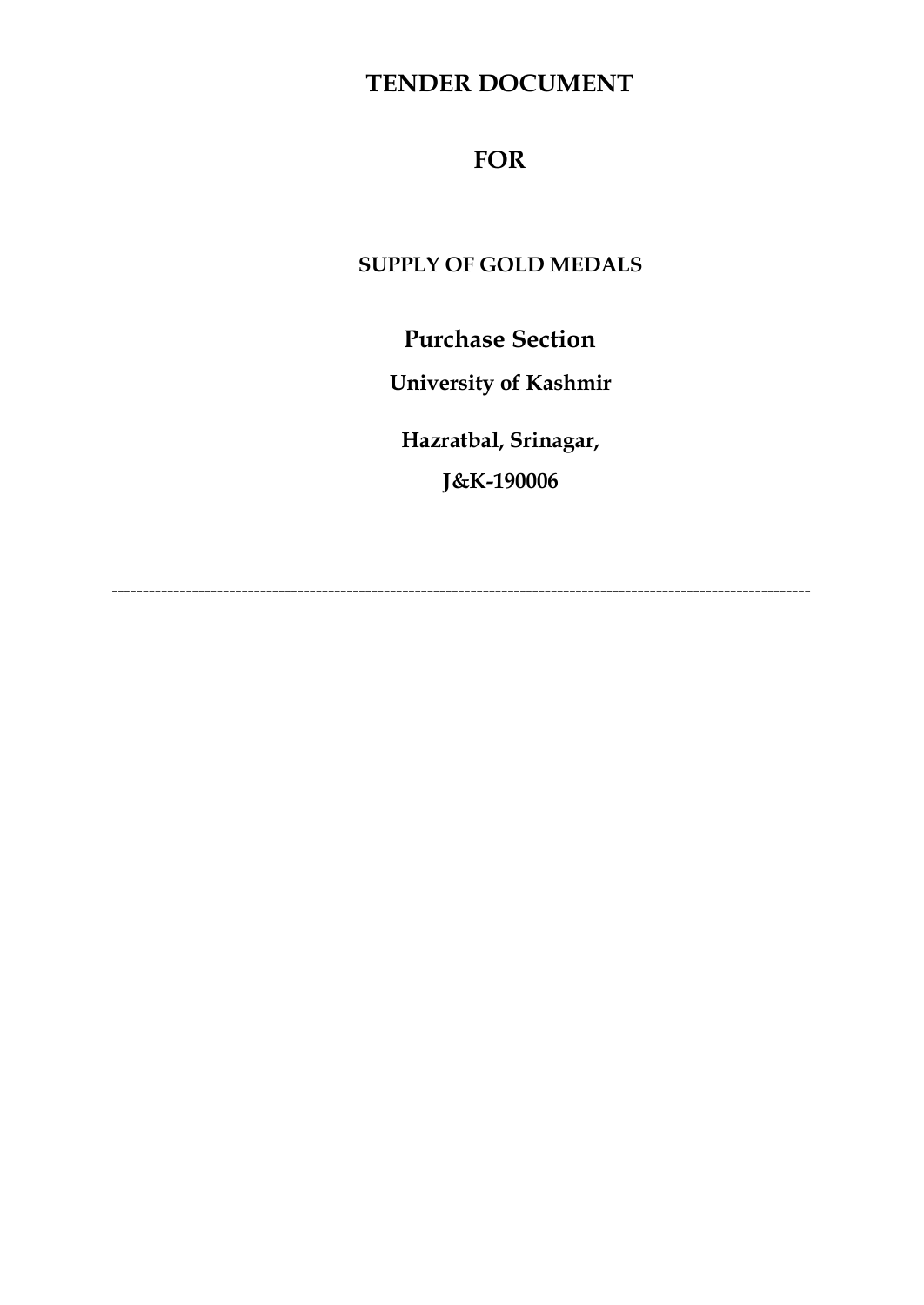

# UNIVERSITY OF KASHMIR (Purchase Section)

**\_\_\_\_\_\_\_\_\_\_\_\_\_\_\_\_\_ NAAC ACCREDITED GRADE "A"\_\_\_\_\_\_\_\_\_\_\_\_\_\_\_**

#### **Notice Inviting Tender NO:E\_01\_OF \_2021-22 D A T E D :- 14-08-2021**

For and on behalf of the University of Kashmir, **e-tenders** are invited in two bid system from reputed manufacturer/authorized dealers/suppliers for supply of below mentioned item.

| S.No.       | Name of supply          | <b>Earnest Money</b><br><b>Deposit</b> | Cost of tender document fee<br>(Non-refundable) | Time of<br><b>Completion</b> |
|-------------|-------------------------|----------------------------------------|-------------------------------------------------|------------------------------|
| $ 1\rangle$ | Supply of "Gold Medals" | Rs.50,000.00                           | Rs.1000.00                                      | 03 days.                     |

The bid/tender document consisting of qualifying information, eligibility criteria, specifications, bill of quantities (B.O.Q), terms & conditions and other details can be viewed /downloaded from website [www.jktenders.gov.in](http://www.jktenders.gov.in/) as per the schedule given below:

| S.No.          | <b>Particulars</b>                                                                                                                                                                                                                                                                                                                      | Date & Time                                                                                                |  |
|----------------|-----------------------------------------------------------------------------------------------------------------------------------------------------------------------------------------------------------------------------------------------------------------------------------------------------------------------------------------|------------------------------------------------------------------------------------------------------------|--|
|                | Date of Issuance of Tender Notice                                                                                                                                                                                                                                                                                                       | 14-08-2021                                                                                                 |  |
| $\overline{2}$ | Date of downloading bid documents                                                                                                                                                                                                                                                                                                       | 15-08-2021from 10:00 AM                                                                                    |  |
| 3              | <b>Bid submission Start Date</b>                                                                                                                                                                                                                                                                                                        | 15-08-2021 from 02:00 PM                                                                                   |  |
| $\overline{4}$ | <b>Bid Submission End Date</b>                                                                                                                                                                                                                                                                                                          | 21-08-2021 upto 12:00 PM                                                                                   |  |
| 5              | Last date for submission of Hard copies                                                                                                                                                                                                                                                                                                 | 21-08-2021 upto 2:00 PM                                                                                    |  |
| 6              | Date & time of opening of Technical Bid                                                                                                                                                                                                                                                                                                 | 21-08-2021at 4.00 PM or next working day, in the office<br>chamber of the Registrar University of Kashmir. |  |
| 7              | Date & time of opening of Financial Bid                                                                                                                                                                                                                                                                                                 | To be notified after Technical bid evaluation.                                                             |  |
| 8.             | <b>Tender Opening Authority</b>                                                                                                                                                                                                                                                                                                         |                                                                                                            |  |
| 9.             | List of Documents to be uploaded:-<br>Scanned copy of tender document fee in the shape of Demand Draft.<br>1)<br>Scanned copy of EMD the shape of F.D.R<br>2)<br>3)<br>Scanned copy of Valid GST Registration /Pan Card<br>Scanned copy of Certificate of Registration of OEM/ Authorization letter in case of authorized Dealer.<br>4) |                                                                                                            |  |

- 1. The bids shall be deposited in electronic format on the departmental website [www.jktenders.gov.in](http://www.jktenders.gov.in/) upto said bidding schedule with Digital Signature and no bid will be accepted in physical form.
- **2. The opening authority reserves the right to accept or reject all tenders or any tender in part or whole without assigning any reasons thereof.**
- 3. The bids for the supply shall remain valid for a period of 180 days from the date of opening of tech. bids.
- 4. The bidders have to upload scanned copy of all necessary documents as mentioned in the bid/tender document. The Hard Copy of Technical bid as well as checklist of required documents in a sealed envelope super-scribed **"tender for supply of "Gold Medals"** must reach office of the Registrar, University of Kashmir,Hazratbal,Srinagar,J&K-190006 by or before 21-**August-2021** *upto 2.00 PM*. Tender incomplete in any respect will not be accepted.

#### **No.F (Gold Medals)-Pur)KU/2021 (Purchase) Dated: 14 -08-2021**

Copy to:

- 1. Chairman, Publicity, Printing and Purchase Committee.
- 2. Joint Registrar (General Adm./Purchases),
- 3. Director IT&SS for further necessary action
- 4. Chief Accounts Officer for information;
- 5. PA to Registrar with the request to keep the Tender box available.
- 6. PRO with the request to get the notice published in three prominent local dailies,
- 7. File.

 **Sd/- Assistant Registrar**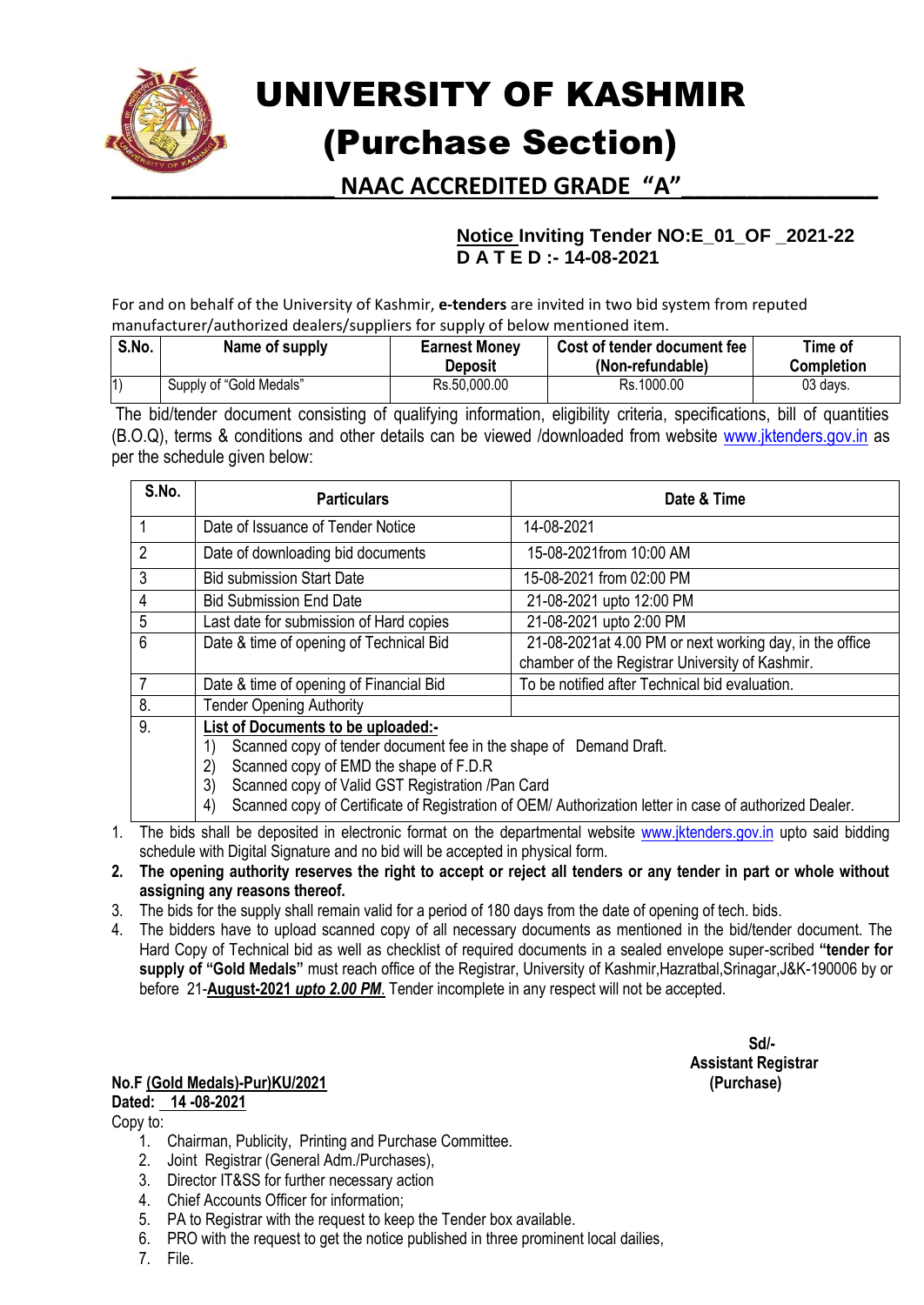## **Specification**

| S.No. | <b>Specification of the Supply</b>                                                                                           | Quantity         |
|-------|------------------------------------------------------------------------------------------------------------------------------|------------------|
|       | Silver Medal with 22 carat<br>Gold Plate of Purity-99.5%,<br>Dia – $2^{\frac{1}{2}}$ Weight -29gm<br>with Eng. +Velvet Dibbi | Minimum 500 Nos. |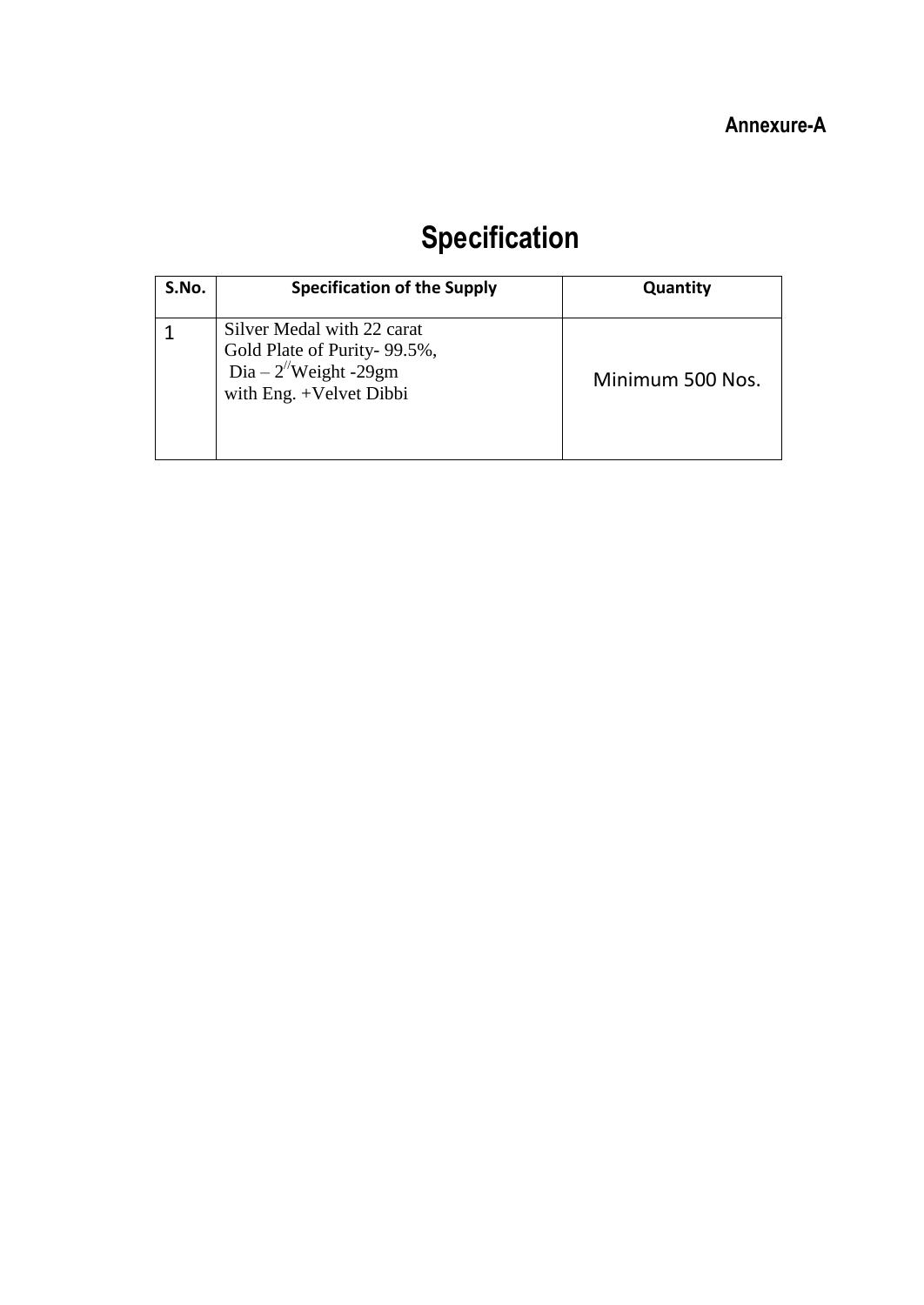#### **General Terms & Conditions**

#### **1.Eligibility Criteria :**

**To participate in bidding process, the bidders are required to full fill conditions and should upload all the requisite documents mentioned below, failing which the bidders will not qualify for opening of their financial bid.** 

#### A) Cover Ist (Technical bid):-

- 1) Scanned copy of tender document fee in the shape of Demand Draft.
- 2) Scanned copy of EMD in the shape of F.D.R.
- 3) Scanned copy of Valid GST Registration /Pan Card & latest GST return.
- 4) Scanned copy of Certificate of Registration of OEM/ Authorization letter in case of authorized Dealer.

#### B) Cover IInd (Financial bid):-

a. Will contain BOQ (Price bid) to be downloaded from the web site www.jktenders.gov.in.and subsequently uploaded with rates duly filled up to the scheduled time & date as per given bidding schedule.

#### **2. Instruction for bidders:-**

**A) Submission of Technical Bid:-** The bidders are required to submit the tender in the form as defined below:-

The **Envelope-A** shall contain **Technical Bid** and shall have the following documents/ certificates attached to it:

- (a) Tender Document fee in the shape of Demand Draft drawn in favour of Registrar, University of Kashmir , Hazratbal Srinagar J&K.
- (b) EMD in the form of fixed cash deposit receipt (FDR) drawn in favour of Registrar, University of Kashmir, Hazratbal, Srinagar, J&K.
- (c) Valid GST Registration/Pan Card and latest GST Return.
- (d) Scanned copy of Certificate of Registration of OEM/ Authorization letter in case of authorized Dealer.

The **Envelope-B** shall contain the **Financial Bid**. The bidder must clearly mention **the specifications & price** of the item both in words as well as in figures. The price quoted must be inclusive of all taxes, charges, etc. The price quoted must be taped with a transparent tape and financial bid must be dully stamped & signed by the authorized representative of the firm.

Both the sealed envelopes i.e **Envelope-A** and **Envelope-B** shall carry the signature of the authorized person, name and address of the bidder/firm and both the sealed envelopes shall be kept in third big envelope and "**Tender for Supply of Gold Medal"** should be super-scribed on the top of the envelope as well as name and address of sender/firm on the bottom of envelope. The sealed envelope containing the Technical and Financial bid addressed to Registrar, University of Kashmir must reach his office by or before the last date as mentioned in the tender notice.

- B) All entries in the Tender shall be legible and filled clearly. Any overwriting or cutting which is unavoidable shall be signed by the authorized signatory.
- C) Tender incomplete in any form will be rejected out rightly. Conditional Tenders will not be accepted.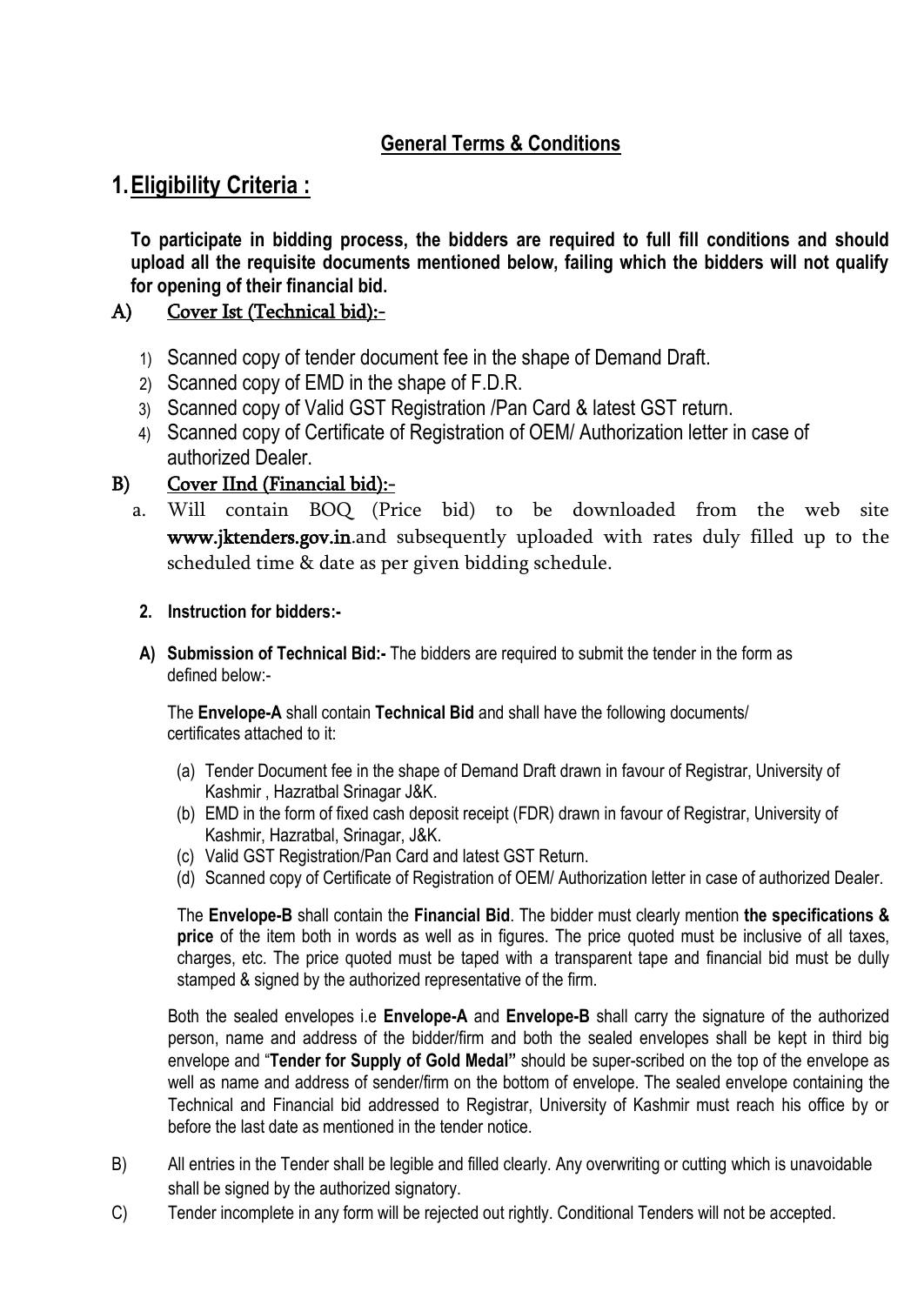- D) No Bidder will be allowed to withdraw the Bid after submission of the tender within the bid validity period, otherwise the EMD submitted by the tendering firm would stand forfeited.
- E) Each page of the technical & financial bid must be signed by the authorized representative. The financial bid & technical bid received without the signature of authorized person/representative will **not** be entertained and will be rejected summarily.
- F) The rates quoted in financial bid shall be in Indian currency and must be mentioned both in words as well as in figures.
- G) Dispute, if any arising out of the supply shall be subject to the jurisdiction of Srinagar Courts only.
- H) No advance payment shall be made.
- I) The Successful bidder shall attach/enclosed certificate of purity with the deliverance of supply.
- J) The Successful bidder must delivery supply within three days from the date of issuance of allotment order.

#### **K) Opening of Bid:**

- (a) The Technical Bids will be opened in the office of the Registrar, University of Kashmir, Srinagar. The bidder or their authorized representatives, who may wish so, can present themselves at the time of opening of technical bid.
- (b) The Technical bid will be evaluated by a Committee and will shortlist the eligible technically qualified bidder as per terms & conditions of tender document. The financial bid of only technically qualified bidder/s shall be opened later on. The bidder or their authorized representatives, who may wish so, can present themselves at the time of opening of financial bid. The date of opening of Financial Bid will be notified separately.
- J) **Right of Acceptance/Rejection:-** The Registrar, University of Kashmir, Srinagar reserves the right to reject all or any tender in whole, or in part, without assigning any reason thereof.
- K) **Validity of tender:-** The rate quoted in the financial bid for same quality and specification shall be valid for **One Year** from the date of issuance of **rate contract** which is extendable for further period of one year on the same rates, terms and conditions with mutual consent of both the parties.
- L) **Acceptance of Bid:-** The successful bidder shall give its acceptance within specified time from the date of finalization of tender & is required to enter into an agreement with University of Kashmir. In case, successful bidder fails to give acceptance within stipulated time, the award of contract will be deemed to be cancelled and EMD amount will be forfeited**.**
- **M) Signing of Tender:-**
- (a) The tender is liable to be rejected if complete information is not given therein or if the particulars are not clearly mentioned.
- (b) Individuals signing tender or other documents connected with the contract must specify:
- (i) Whether signing as a Sole Proprietor of the firm or his Attorney?
- (ii) Whether signing as a Registered Active Partner of the firm or his Attorney?
- (iii) Whether signing as authorized dealer.

#### **N) DELIVERY TERMS:**

- **(a) Time and date of delivery:** The essence of contract: The time for and the date of delivery of the stores/date of execution of work shall be deemed to be the essence of contract and delivery/execution must be completed not later than the date(s) specified in the supply order, which is usually 03 days from the date of issuance of work/supply order. The delivery of the stores/execution of work/providing the services etc. are required within a period as specified in the purchase order and at the place mentioned therein. However, the time allowed for execution of order shall be governed by the stipulated time mentioned on the purchase order.
- **(b)** The bidder shall deliver the stores/execute the work at the destination/space defined in the purchase/supply order.
- **(c)** When a purchase/supply order is placed to the successful bidder, he shall have to acknowledge the receipt of the said order.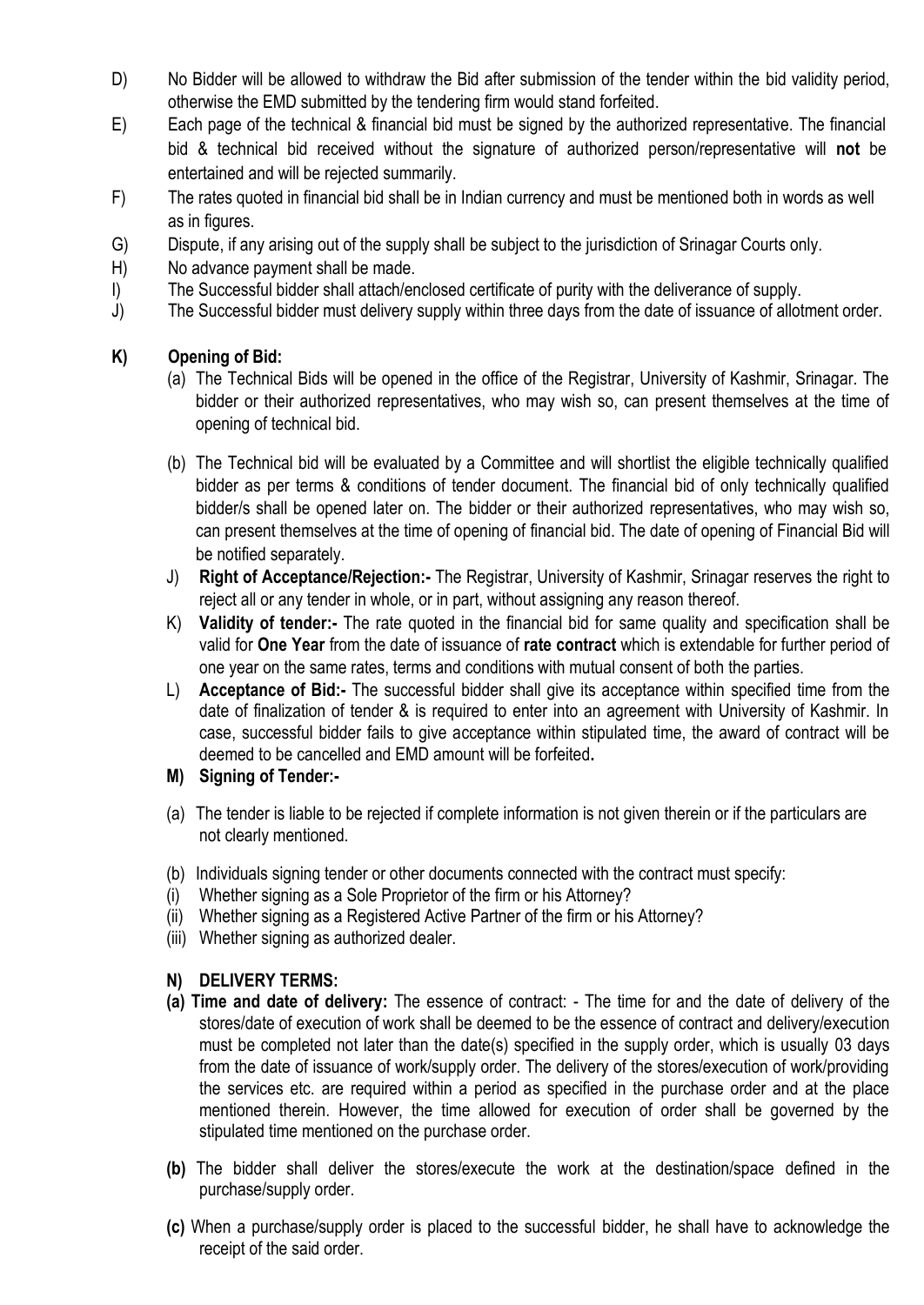- **(d)** In case the University of Kashmir does not receive supply of the item(s) by due date, the supply order shall stand **CANCELLED**, unless extension is sought and granted by the competent authority for the late supply.
- **(e)** The University is not responsible for any loss to the bidder which may occur due to natural calamity like earth quake, fire, flood etc. and/or due to strikes.
- **(f)** The quantity of items mentioned in the tender notice is tentative. However, the quantity may vary as per actual requirement and the purchases will be made on need basis.
- **(g) Separate tender is to be submitted for each item.**

**==0=**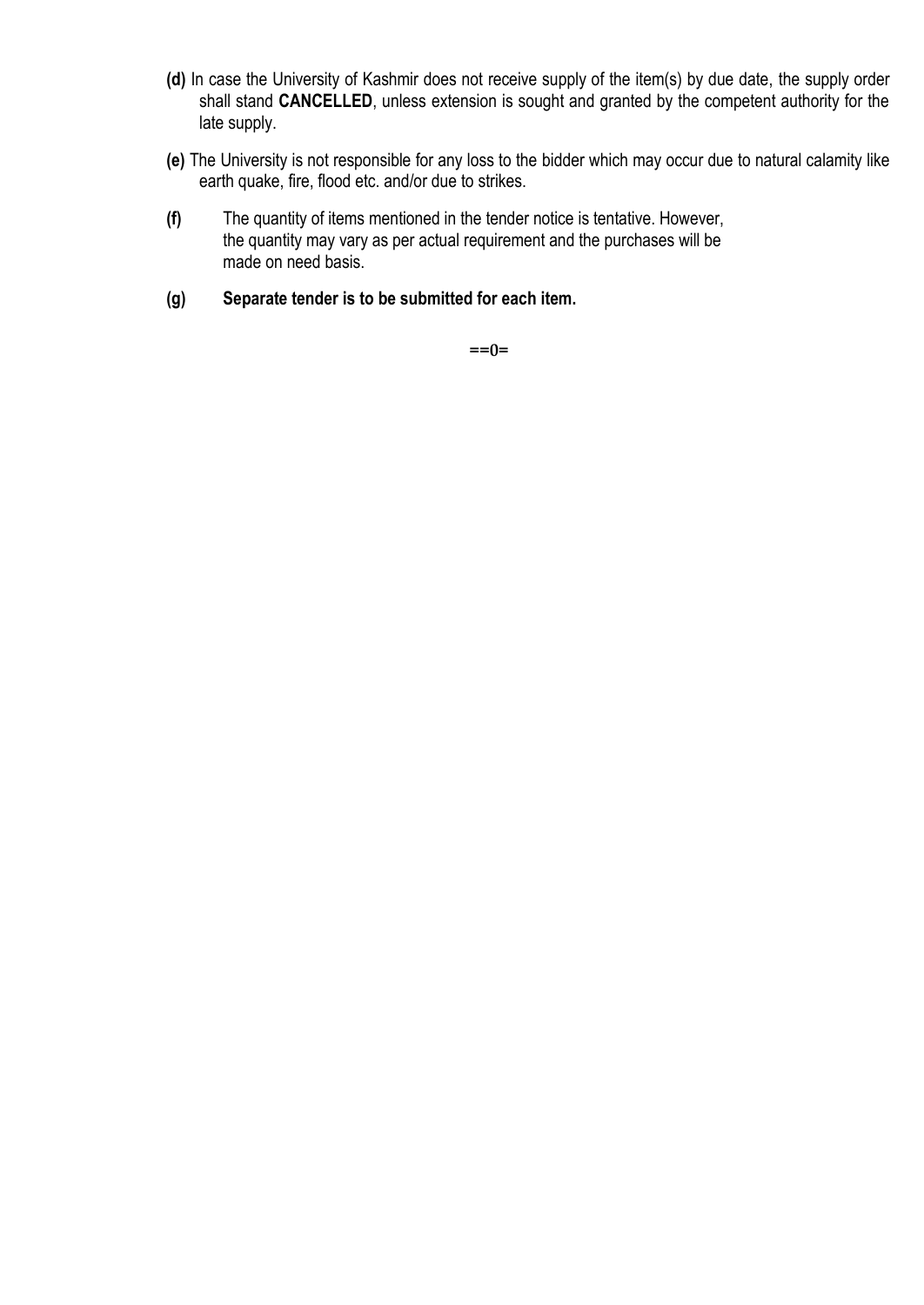### **(2)Terms & Conditions for Gold Medals.**

- 1. The tender shall be accompanied with Demand Draft of Rs.1000/- (one thousand only) as tender document fee and FDR of Rupees Rs.50,000/- ( fifty thousand only) as Earnest Money Deposit.
- 2. In case of any deviation/default on the supplier, in terms of failure to supply the specified quality & quantity within the prescribed time, the University shall be competent to impose additional penalty on the Bidder.

 $==() ==$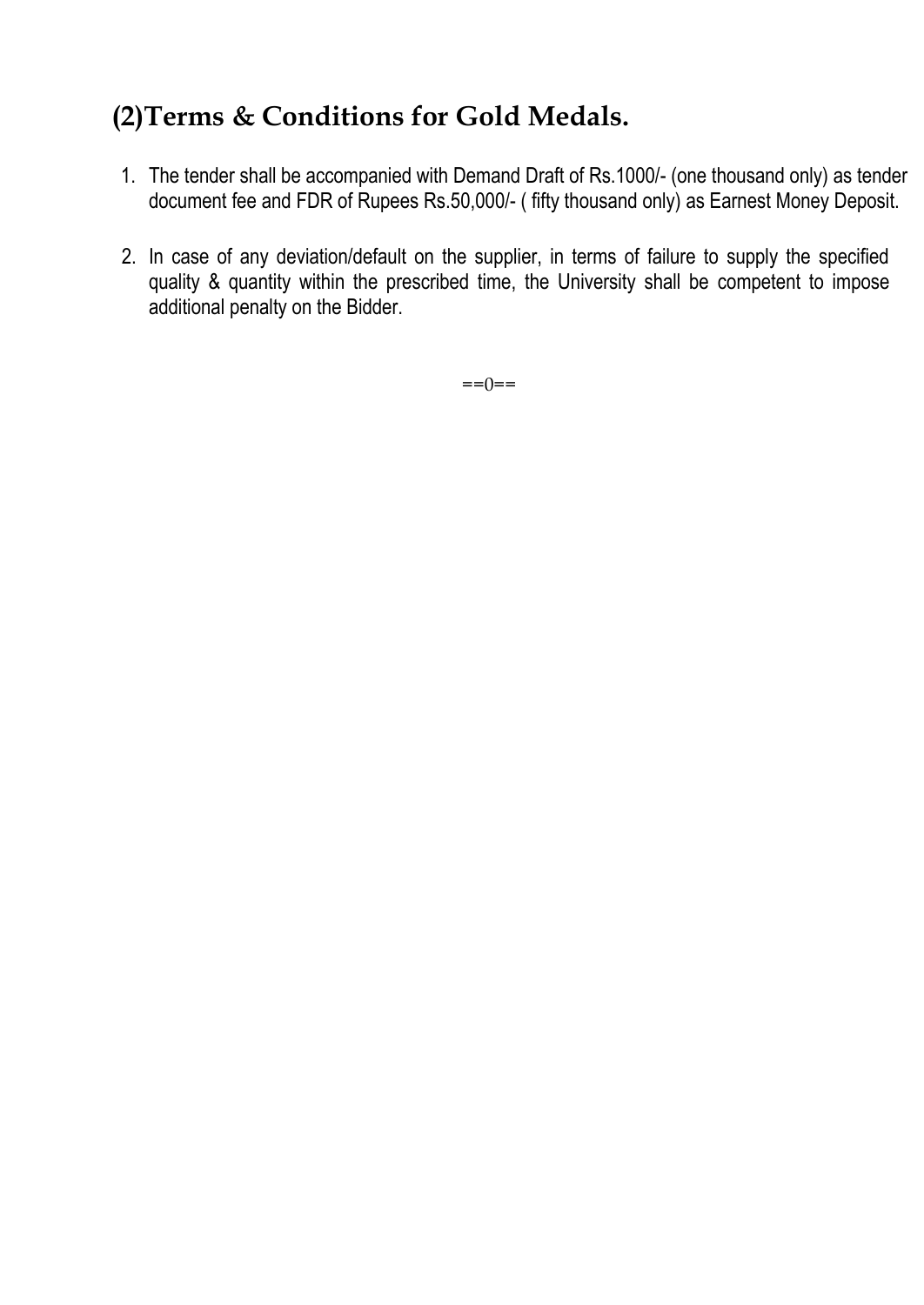### **(ii) Tender Application Form for supply of Gold Medals**

| $11.$ Is | your firm participating as Principal Manufacturer or Authorized    |
|----------|--------------------------------------------------------------------|
|          | 12. Any other information which you consider necessary to furnish: |
|          |                                                                    |
|          | 13. The total number of pages attached with Technical bid are      |
|          |                                                                    |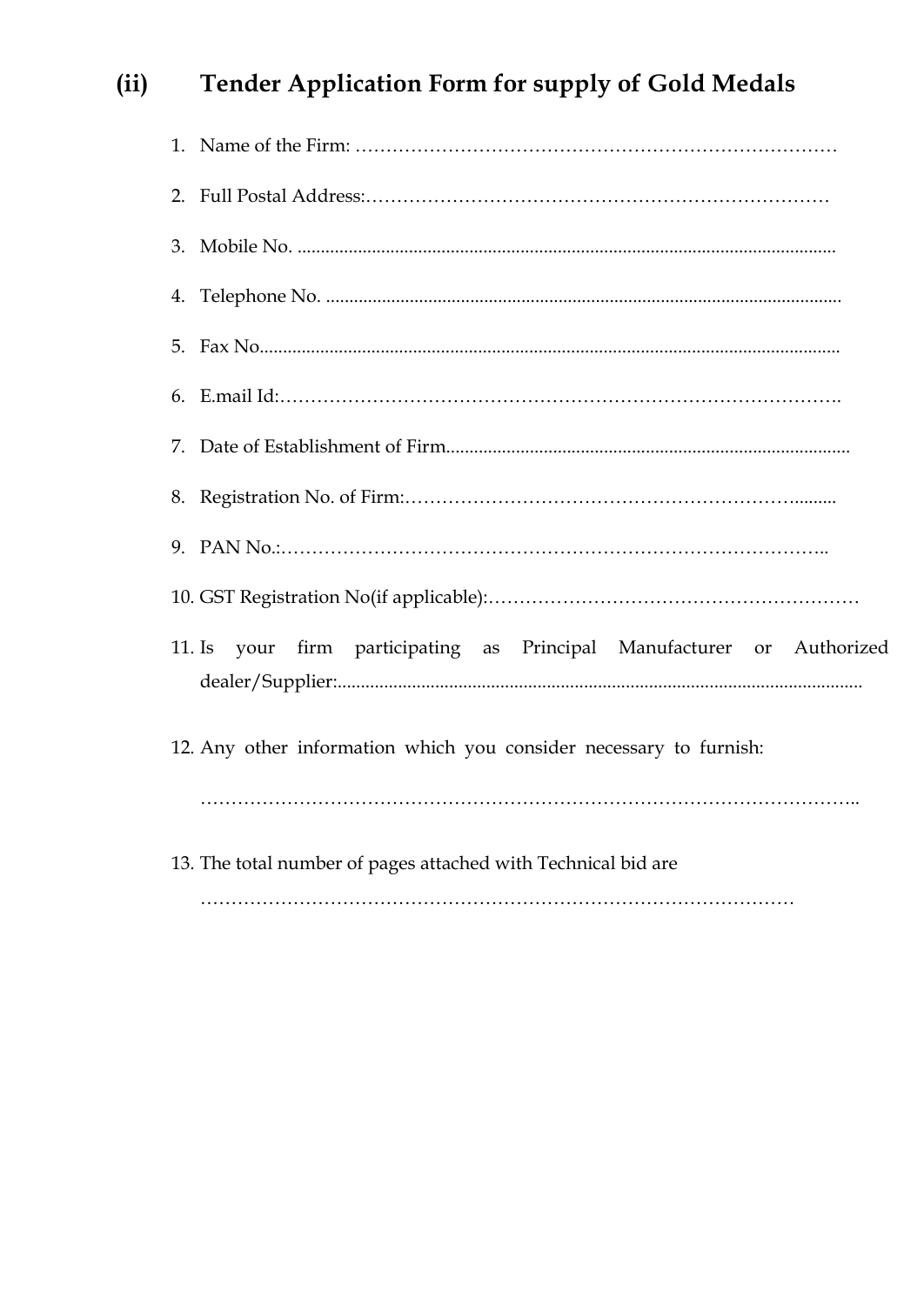#### **Compliance Sheet**

| S.No. | Name of the<br><b>Item</b> | Specification | Is the item to be<br>supplied as per the<br>specifications<br>as<br>mentioned<br>in<br>Annexure-A<br>(Yes or No) | Remarks, if<br>any. |
|-------|----------------------------|---------------|------------------------------------------------------------------------------------------------------------------|---------------------|
| 01.   | Gold<br><b>Medal</b>       |               |                                                                                                                  |                     |